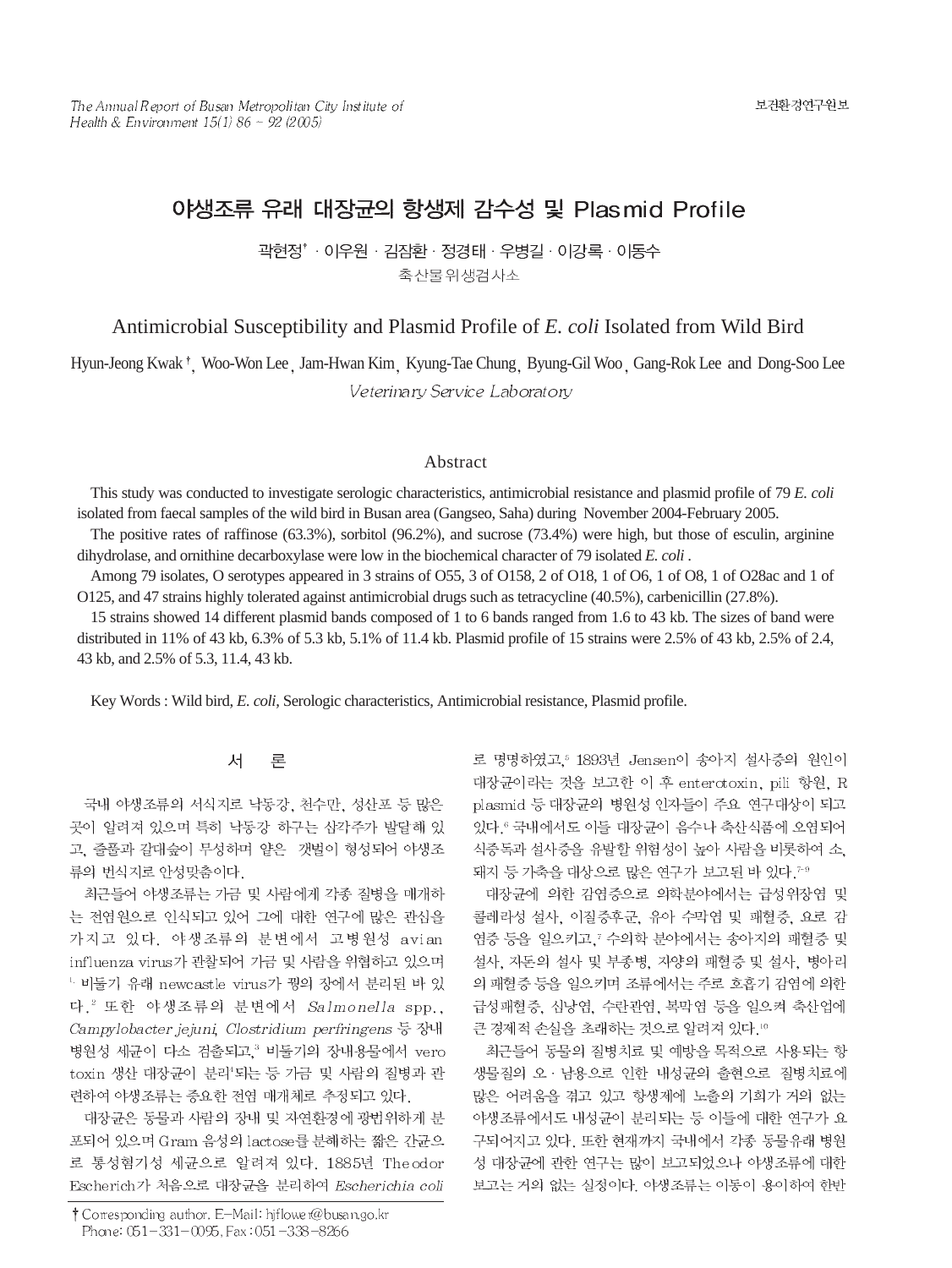도 주변의 국가로부터 질병 유입의 가능성이 높고 국내 가축 및 사람에게 질병의 중요한 매개체로 작용할 수 있다.

따라서 저자는 역학조사의 일환으로 야생조류에서 분리한 대장균주의 몇가지 특성을 조사코자 부산일대 낙동가하류에서 서식하는 야생조류의 분변을 채취하고 각종 생화학적 성상시 험에 의해 대장균으로 동정한 분리균에 대하여 O혈청형을 조 사하였다. 또한 이들 분리대장균의 항균제에 대한 내성을 검사 하여 내성균의 출현빈도와 내성양상을 시험하고, plasmid DNA의 성상을 전기영동법으로 조사하여 항균제 내성과 비교 한 바 얻은 성적들을 보고하는 바이다.

#### 재료 및 방법

#### 공시 재료 및 동정 시험

2004년 11월부터 2005년 2월까지 부산근교에서 서식중인 야생조류로부터 부변을 채취하여 규 분리 재료로 사용하였다. 균 분리는 먼저 동량의 멸균 생리식염수에 부유시켜 MacConkey agar (Difco, USA)에 접종하여 37°C에서 24시 간 배양한 후 lactose를 분해하는 집락을 선정하여 triple sugar iron agar 시험, IMViC 시험을 거쳐 대장균과 성상이 유사한 균주를 대상으로 미생물분리동정기 (VITEK, France) 에서 acetamide, arginine dihydrolase, esculin hydrolysis, adonitol, inositol, malonate 분해 등 29종의 생화학적 성상시험을 실시하여 대장균을 동정하였다.

#### 혈청형 동정 시험

분리된 대장균의 혈청형 동정은 Ewing의 방법"에 따라 Denka Seiken (Japan)에서 제조된 대표적인 병원성 대장균 의 O 항혈청 51개를 사용하여 rapid slide agglutination test로 혈청형을 동정하였다.

### 항균제감수성 시험

분리한 대장균에 대한 항균제 감수성 시험은 Bauer 등의 disc diffusion method에 의해 실시하였다2. 대장균은 tryptic soy broth (TSB, Difco, USA)에 접종하고 37°C에서 24시간 증균시킨 후 McFarland No. 0.5의 농도와 일치시킨 것을 Mueller Hinton agar (Merck, Germany) plate에 도 말하여 항균제 disc (BBL, USA)를 접종한 후 37℃에서 18~24시간 배양한 다음 disc 주위 억제대를 측정하여 항균제 에 대한 감수성 유무를 결정하였다.

감수성 시험에 사용한 항균제는 amikacin (30 µg), amoxicillin (30  $\mu$ g), ampicillin (10  $\mu$ g), carbenicillin (100  $\mu$ g), cephalothin (30  $\mu$ g), chloramphenicol (30  $\mu$ g), colistin (10  $\mu$ g), doxycycline (30  $\mu$ g), gentamicin (10  $\mu$ g), kanamycin (30  $\mu$ g), nalidixic acid (30  $\mu$ g), neomycin (30  $\mu$ g), streptomycin (10  $\mu$ g), tetracycline (30  $\mu$ g), trimethoprim sulfamethoxazole  $(23.75/1.25 \mu g)$  등 15종 으로 이에 대한 감수성을 조사하였다.

### Plasmid DNA 분리 시험

대장균의 plasmid profile을 조사하기 위하여 Sambrook 등의 alkaline lysis method<sup>3</sup>로 plasmid를 분리하였다. 균체 를 TSB에 접종하여 37°C에서 18시간 진탕 배양한 다음 배양액 1.5 mL를 원심분리 (15,000 rpm, 5분)하여 얻은 균체에 solution I (50 mM glucose, 10 mM EDTA, 25 mM TrisCl, pH 9.0, 4 mg/mL lysozyme) 100 山를 가하고 실온 에서 5분간 방치하였다. 여기에 solution I (0.2 N NaOH, 1% SDS) 200 µL를 가하여 얼음 속에 5분간 방치하고 solution II (3 M potassium acetate, pH 4.8) 150 uL를 넣 어 다시 얼음 속에 10분간 방치한 후 원심분리하였다. 상층액에 동량의 TE saturated phend/chloroform을 가하고 원심분리 하여 얻은 상층액을 두 배 용량의 ethanol을 가하여 실온에서 10분간 방치한 후 원심분리하여 DNA를 침전하였다. DNA pellet은 70% cold ethanol로 세척하고 실온에서 10분간 방치 한 후 TE buffer (pH 8.0) 50 d 로 용해하였다. 대장균으로부 터 분리한 plasmid는 Mayer (1988)의 방법에 따라 loading buffer (30% glycerol, 50 mM EDTA, 0.025% bromopenol blue in 50 mM TrisHCl, pH 8.5)와 2.1로 혼합하여 0.8% agarose gel (Difco, USA)상에 loading 하고 TBE (89 mM Trise base, 89 mM boric acid, 2 mM EDTA, pH8.0) 완충 액에서 90 V로 4시간 동안 전기영동을 실시하였다. 영동 후 agarose gel $\stackrel{\circ}{\in}$  0.5  $\mu$ L/mL<sup>o</sup>l ethidium bromide (Gibco, USA) 용액에 담근 후 UV transilluminator (Hoefer, USA) 를 사용하여 plasmid를 확인하였다.

#### 결 과

#### 대장균의 생화학적 성상 시험

공시재료로부터 분리된 대장균 79주에 대하여 생화학적 성 상시험을 실시한 결과는 Table 1과 같았다. acetamide, arginine dihydrolase, citrate, DP-300 resistance, esculin hydrolysis, ornithine decarboxylase, polymyxin B resistance, voges-proskauer 시험에서 모 두 음성이었고, HsS 시험에서 3주 (3.8%), urea hydrolysis 시험에서 5주 (6.3%)가 음성반응을 나타내었다. indole, methyl red 시험은 모두 양성이었고 P-coumaric resistance 시험은 76주 (96.2%), lysine decarboxylase 시 험은 68주 (86.1%)가 양성으로 나타났다.

당분해 시험은 Table 2와 같이 indoxyl-β-D-glucoside oxidation, inositol, malonate 시험에서 모두 음성이었고, adonitol 시험은 1주 (1.3%)가 음성반응을 나타내었다. glucose, lactose, L-arabinose, mannitol, ONPG hydrolysis 시험에서 모두 양성이었고, maltose 시험은 78주 (98.7%), sorbitol 시험은 76주 (96.2%), xylose 시험은 76주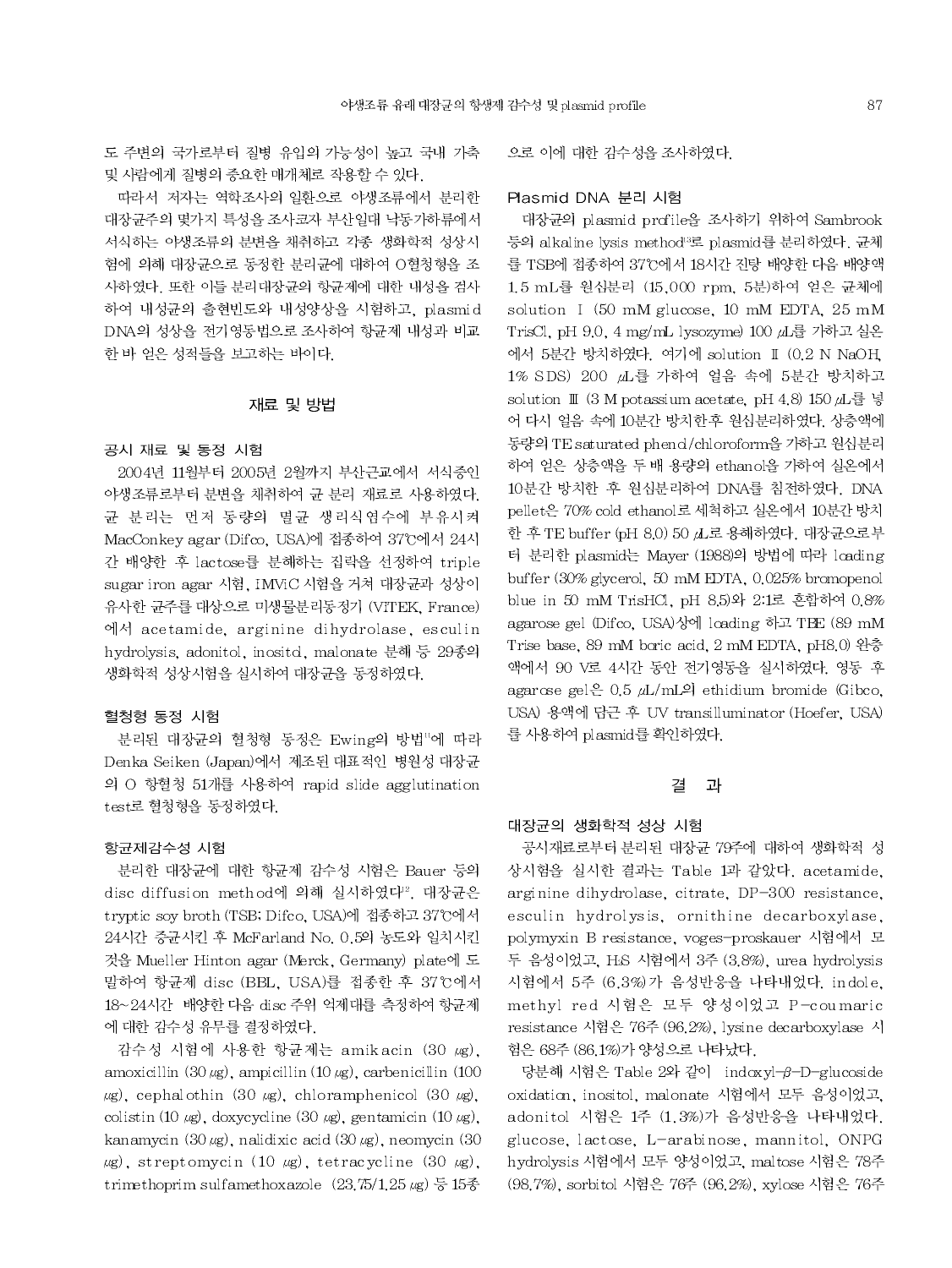| <b>Characteristics</b> | No. of positive<br>culture $(\%)$ | Characteristics           | No. of positive<br>culture $(\%)$ |
|------------------------|-----------------------------------|---------------------------|-----------------------------------|
| Acetami de             | 0(0)                              | Lysine decarboxylase      | 68(86.1)                          |
| Arginine dihydrolase   | 0(0)                              | Methyl red                | 79 (100)                          |
| Citrate                | 0(0)                              | Orni thine decarboxy lase | 0(0)                              |
| $DP-300$ resistance    | 0(0)                              | $P$ – coumaric resistance | 76 (96.2)                         |
| Esculin hydrolysis     | 0(0)                              | Polymyxin B resistance    | 0(0)                              |
| $H_2S$                 | 3(3.8)                            | Urea hydrolysis           | 5(6.3)                            |
| Indole                 | 79 (100)                          | Voges Proskauer           | 0(0)                              |

Table 1. Biochemical characteristics of 79 cultures of E. coli isolated from wild bird

|  | Table 2. Carbohydrate fermentation test of 79 cultures of E. coli isolated from wild bird |  |  |  |  |  |  |
|--|-------------------------------------------------------------------------------------------|--|--|--|--|--|--|
|--|-------------------------------------------------------------------------------------------|--|--|--|--|--|--|

| Characteristics                         | No. of positive<br>culture $(\%)$ | Characteristics | No. of positive<br>culture $(\%)$ |
|-----------------------------------------|-----------------------------------|-----------------|-----------------------------------|
| Adoni tol                               | 1(1.3)                            | Mannitol        | 79 (100)                          |
| Glucose                                 | 79 (100)                          | ONPG hydrolysis | 79 (100)                          |
| Indoxyl- $\beta$ -D-glucoside oxidation | 0(0)                              | Raffinose       | 50(63.3)                          |
| Inositol                                | 0(0)                              | Rhamnose        | 69(87.3)                          |
| Lactose                                 | 79 (100)                          | Sorbitol        | 76 (96.2)                         |
| $L$ – ara binose                        | 79 (100)                          | Sucrose         | 58 (73.4)                         |
| Malonate                                | 0(0)                              | Xylose          | 76 (96.2)                         |
| Maltose                                 | 78 (98.7)                         |                 |                                   |

(96.2%)가 양성반응을 나타내었으며 raffinose 시험은 50주 (63.3%), rhamnose 시험은 69주 (87.3%), sucrose 시험은 58주 (73.4%)가 양성으로 나타났다.

### 혈청형 동정 시험

분리된 대장균 79주에 대한 O혈청형을 O항혈청 51개를 사 용하여 동정한 결과 Table 3에서 보는 바와 같이 055가 3주, 0158이 3주, 018이 2주로 나타났고 06, 08, 028ac와 0125 는 각각 1주 등 7종의 O혈청형이 동정되었다. 그리고 67주는 혈청형을 확인하지 못했다.

## 에 가장 높은 내성을 나타내었고, carbenicillin (27.8%), doxycycline (21.5%), ampicillin (8.9%) 등의 순으로 높은 내성을 나타내었다.

분리균의 각종 약제에 대한 내성양상을 조사한 결과 Table 5와 같이 47주 (59.5%)가 단제 또는 2제이상 약제에 대하여 내성을 나타내었고 내성유형은 17종으로 나타났으며 carbenicillin 및 tetracycline 내성은 각 12주 (15.2%), doxycycline과 tetracycline 2제내성은 6주 (7.6%) 등의 순 이었으며 5제이상내성은 3주 (3.8%)로 관찰되었다. 32주 (40.5%)는 내성을 나타내지 않았다.

#### 항생제감수성 시험

야생조류에서 분리된 대장균 79주에 대한 항생제감수성 시 험 결과 Table 4와 같이 15종 중에서 tetracycline (40.5%)

#### Plasmid profile

야생조류에서 분리된 대장균 79주의 plasmid profile은 Fig. 1과 같이 15주 (19.0%)에서 1~6개의 plasmid band를

Table 3. Serotype distribution of 79 cultures of E. coli isolated from wild bird

| Serotype           | No. of isolates | % of isolates |  |
|--------------------|-----------------|---------------|--|
| O6                 |                 | 1.3           |  |
| O8                 |                 | 1.3           |  |
| O18                | 2               | 2.4           |  |
| O <sub>28</sub> ac |                 | 1.3           |  |
| O <sub>55</sub>    | 3               | 3.8           |  |
| O <sub>125</sub>   |                 | 1.3           |  |
| O <sub>158</sub>   | 3               | 3.8           |  |
| Untypable          | 67              | 84.8          |  |
| Total              | 79              | 100           |  |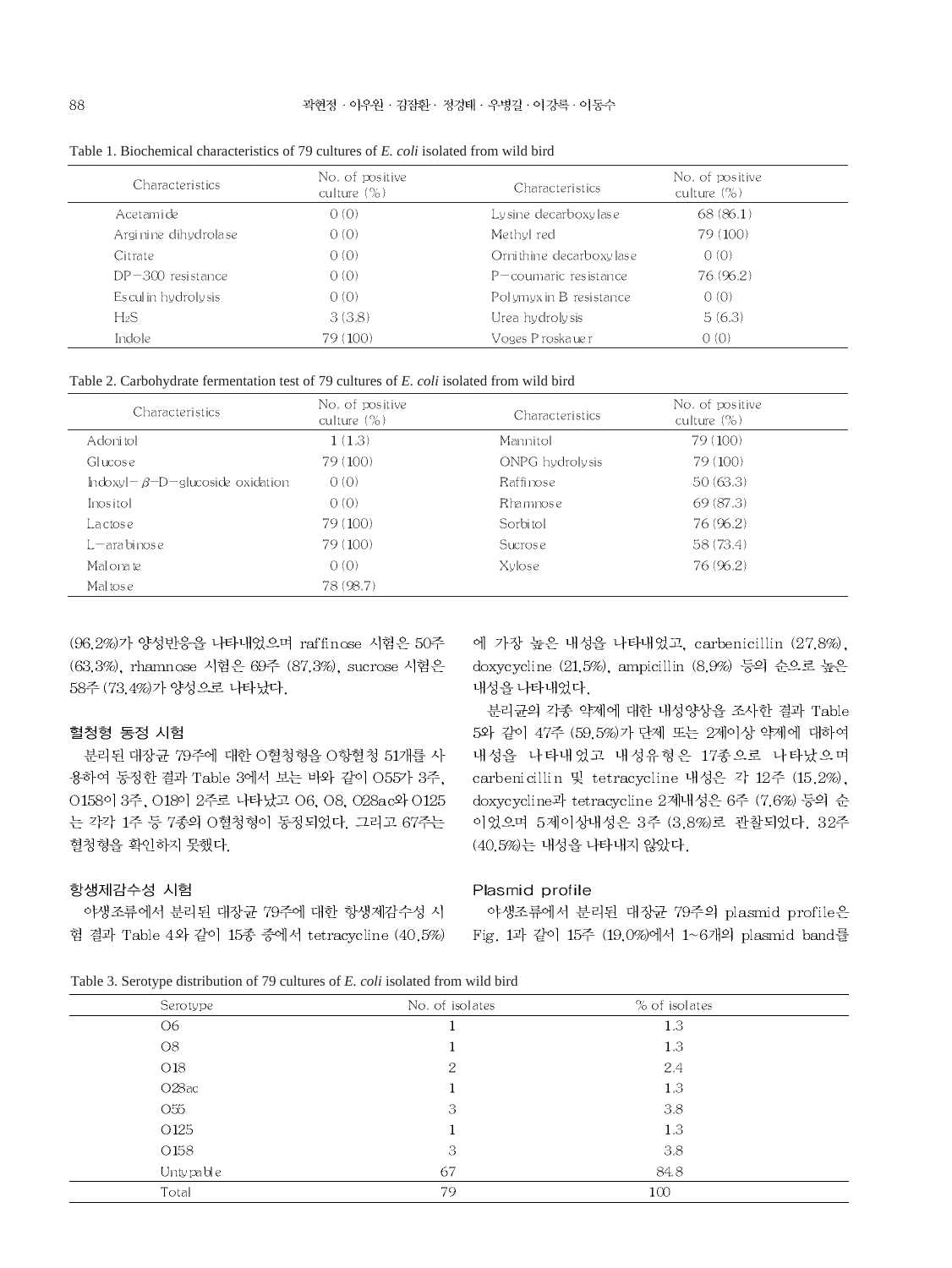| Antimicrobials                      | No. of resistant<br>isolates | % of resistant<br>isolates |  |
|-------------------------------------|------------------------------|----------------------------|--|
| Amikacin (AN)                       | $\bigcap$                    | $\bigcirc$                 |  |
| Amoxicillin (AmC)                   | 0                            | ∩                          |  |
| Ampicillin (AM)                     |                              | 8.9                        |  |
| Carbenicillin (CB)                  | 22                           | 27.8                       |  |
| Cephalothin (CF)                    | 3                            | 3.8                        |  |
| Chloramphenicol (C)                 |                              | 1.3                        |  |
| Colistin (CL)                       | Ω                            | $\bigcap$                  |  |
| Doxy cycline $(D)$                  | 17                           | 21.5                       |  |
| Gentamicin (GM)                     | 0                            | ∩                          |  |
| Kanamycin (K)                       | 0                            | ∩                          |  |
| Nalidix ic acid (NA)                | 3                            | 3.8                        |  |
| Ne omycin $(N)$                     | Ω                            | ∩                          |  |
| Streptomycin (S)                    | 4                            | 5.1                        |  |
| Te tra cycline (Te)                 | 32                           | 40.5                       |  |
| Trimethoprim/sulfamethoxazole (SXT) | 2                            | 2.5                        |  |

Table 4. Antimicrobial resistance of 79 cultures of *E. coli* isolated from wild bird

Table 5. Antimicrobial resistant patterns of 79 cultures of *E. coli* isolated from wild bird

| Resistant patterns       | No. of resistant | % of resistant |  |
|--------------------------|------------------|----------------|--|
|                          | strains          | strains        |  |
| CB                       | 12               | 15.2           |  |
| D                        | $\sqrt{2}$       | 2.5            |  |
| NA                       | $\mathbf 1$      | 1.3            |  |
| Te                       | 12               | 15.2           |  |
| CB, Te                   | 1                | 1.3            |  |
| CF, Te                   | 1                | 1.3            |  |
| D, Te                    | 6                | 7.6            |  |
| AM, CB, Te               | 1                | 1.3            |  |
| CB, CF, Te               | 1                | 1.3            |  |
| CB, D, Te                | 1                | 1.3            |  |
| D, Te, SXT               | 1                | 1.3            |  |
| D, S, Te                 | 2                | 2.5            |  |
| AM, CB, CF, Te           | 1                | 1.3            |  |
| AM, CB, D, Te            | 2                | 2.5            |  |
| AM, CB, D, Te, SXT       | 1                | 1.3            |  |
| AM, CB, C, D, NA, S, Te  |                  | 1.3            |  |
| AM, CB, D, GM, NA, S, Te | 1                | 1.3            |  |
| No resistance            | 32               | 40.5           |  |
| Total                    | 79               | 100            |  |



보유하였고, 1.6~43 kb 크기의 12종의 다양한 형으로 나타났 으며, 64주 (81.0%)에서는 plasmid band가 분리되지 않았 다. Plasmid profile은 43 kb 9주, 5.3 kb 5주, 11.4 kb 4주 등의 순으로 많았다.

#### 찰 고

Fig. 1. Plasmid profile of the 79 *E. coli* isolates. M : DNA/*Eco*R *Hind* (promega), lane 1~16 : *E. coli* plasmid DNA.

국내 야생조류의 서식지로 낙동강, 천수만, 성산포 등 많은 곳이 알려져 있으며 특히 낙동강 하구는 삼각주가 발달해 있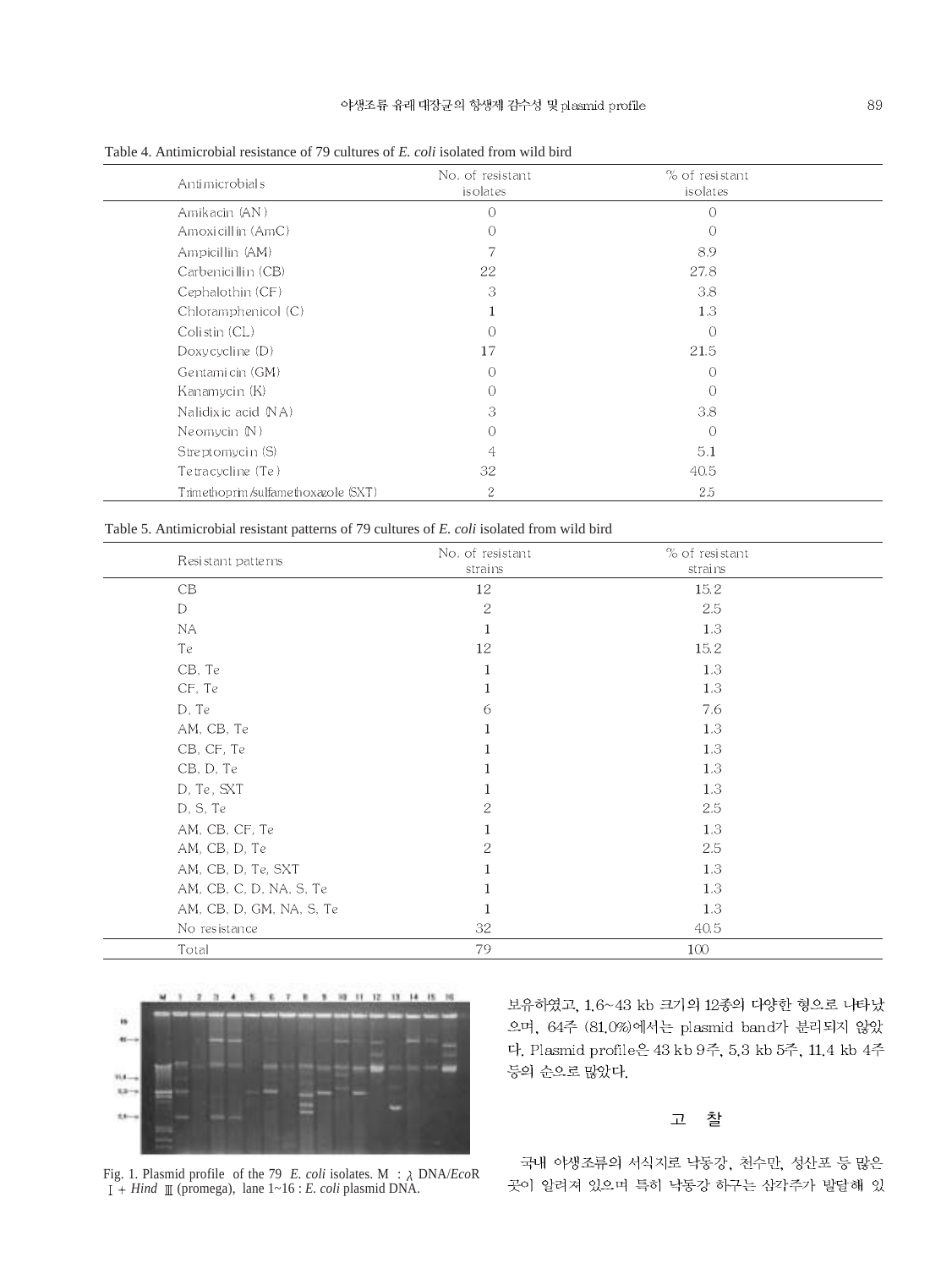고, 줄풀과 갈대숲이 무성하며 얕은 갯벌이 형성되어 야생 조류의 번식지로 안성맞춤이다. 야생조류는 이동이 용이하여 한반도 주변의 국가로부터 질병 유입의 가능성이 높고 국내 가 축 및 사람에게 질병의 중요한 매개체로 작용할 수 있다.

대장균은 어린 돼지나 송아지에서 장염, 조류에서 주로 호흡 기 감염에 의한 급성패혈증, 심낭염, 수란관염, 복막염 등을 일 으켜 축산업에 큰 경제적 손실을 초래하고 있다. © 현재까지 국 내에서 각종 동물유래 병원성 대장균에 관한 연구는 많이 보고 되었으나 야생조류에 대한 연구는 거의 없는 실정이다.

본 실험에서는 야생조류 분변에서 분리된 대장균에 대하여 생화학적 성상시험, 혈청형 동정, 약제감수성 및 plasmid profile을 조사하였다.

생화학적 성상시험을 실시한 결과 raffinose 63.3%. sorbitol 96.2%, sucrose 73.4%, esculin 0%, arginine dihydrolase 0%, ornithine decarboxylase 0%의 양성율을 나타내었다. Ewing"의 E. coli에 대한 성상시험에서 raffinose 51.5%, sorbitol 81.3%, sucrose 59.2% 보다 높 은 양성율을 나타내었고, 김 등 의 설사병에 감염된 자돈의 병원성 대장균에 대한 성상시험에서 raffinose 53.0%, sucrose 47.0% 보다 높은 양성율을 나타내었다. 한편 Ewing"의 시험에서 esculin 50.6%, arginine dihydrolase 55.4%, ornithine decarboxylase 65.8%, 김 등 의 시험에서 arginine dihydrolase 44.0%, ornithine decarboxylase 70.1% 보다 현저히 낮은 양성율을 나타내었다.

Montgomery 등 6은 4일령과 7일령의 계태아에서 대장균의 치사율과 관련된 생화학적 성상시험을 연구한 결과 raffinose, rhamnose, lysine decarboxylase 양성인 대장 균이 공통적으로 계태아에 높은 치사율을 나타냈으며, sorbitol, arginine dihydrolase의 특성은 계태아의 일령에 따른 치사율과는 관련이 없는 것으로 보고한 바 있다. 본 연구 에서 분리된 대장균은 raffinose 양성인 균주가 63.3%로 관 찰되어 닭에 전염된다면 치명적인 질병을 일으킬 수 있을 것으 로 사료된다.

야생조류의 분변에서 분리한 대장균 79주에 대하여 O 혈청 형은 12주 (15.2%), 7종을 동정하였고 O55가 3주, O158이 3 주, 018이 2주의 순으로 나타났으며, 혈청형의 분리율은 낮은 편이었다.

Blanco 등,<sup>16</sup> White 등,<sup>17</sup> Dias 등,<sup>18</sup> Ewers 등<sup>9</sup>은 가금의 colibacillosis와 관련하여 병원성 대장균의 대표적인 O혈청 형으로 01, 02, 078을 보고하였으며, Zhao 등 Nang 등 2 은 O78의 분리율이 가장 높다고 하였다. Fukuyama 등'은 비 둘기와 까마귀의 장내용물에서 verotoxin 생산 대장균을 분 리하고 대표적인 O혈청형으로 O78, O152, O153을 보고하였 다. 본 실험은 055, 0158, 018의 순으로 분리하여 차이가 있 었으며 이것은 야생의 환경에서 비교적 건강한 것으로 추정되 는 야생조류의 분변을 채집하였기 때문으로 사료된다.

한편 Heller와 Drabkin<sup>22</sup>은 옛부터 병원성 대장균의 대표

적인 혈청형인 O1, O2, O78은 건강한 가금의 분변에서는 분 리율이 낮다고 보고하였으며 El-Sukhon 등23은 대장균은 지형, 나라에 따라 혈청형이 다양하고 시대에 따라 혈청형이 변한다고 보고하였다.

야생조류에서 분리된 대장균 79주에 대한 항균제내성은 47주 (59.5%)가 내성을 나타내었고, 20주 (25.3%)는 2제이상에 내성 을 나타내었다. 대장균의 항생제내성 비율은 Nakamura 등20은 야생조류에서 18.7%, 서 등 은 비둘기에서 26.5%, Kimpe 등 25 은 비둘기에서 대부분 약제에 내성을 나타내지 않는다고 보고하 였으며, Cole 등 %은 야생거위에서 72,0%를 보고하였다. 본 연 구에서는 Nakamura 등.<sup>24</sup> 서 등.<sup>10</sup> Kimpe 등25의 성적보다는 높았으나 Cole 등 의 성적에 비하여 낮게 나타났다.

요즘 동물의 질병치료 및 예방 목적으로 사용되는 항생물질 의 남용과 오용으로 인한 내성균 특히 다제내성균의 출현으로 질병치료에 많은 문제를 겪고 있는데, 이것은 가축 뿐 아니라 야생조류에서도 문제가 될 것으로 사료된다. Cole 등 %은 야생 거위의 높은 약제내성은 가축사육지가 근접한 곳에 거위가 서 식하기 때문이며, 가축의 배설물, 주위 농작물, 연못에서 분리 한 대장균이 모두 비슷한 약제내성을 나타내는 것은 야생거위 가 가축의 배설물로 오염된 농작물 및 물을 섭취하기 때문으로 보고하였다. 본 실험에서 야생조류 유래 대장균의 높은 항균제 내성율은 야생조류의 먹이 및 주위 환경이 높은 내성율을 나타 내는 대장균으로 오염되었을 것으로 사료된다.

한편 대장균 79주에 대한 항균제내성은 tetracycline (40.5%), carbenicillin (27.8%)의 순으로 나타났으며, 단제 및 2제이상 내성균 47주의 내성유형은 17종으로 carbenicillin 및 tetracycline 내성이 각 12주 (15.2%). doxycycline과 tetracycline 2제내성은 6주 (7.6%)로 나타났 다. 서 등 ©은 비둘기 유래 대장균의 약제내성은 streptomycin (19.9%), tetracycline (18.9%)으로 보고하였 으며, 약제내성 유형은 streptomycin과 tetracycline 2제내 성 (27.3%), streptomycin 단제내성 (20.5%)의 순으로 나타 났다. Cole 등26은 야생거위 유래 대장균은 약제내성은 tetracycline (64.0%), streptomycin (56.0%), ampicillin (20.0%)의 순으로 보고하였다.

한편 국내에서 가축의 약제내성을 연구한 정 등'은 돼지 유 래 대장균의 약제내성은 tetracycline (86.2%), streptomycin (82.8%)을 보고하였고 약제내성 유형은 streptomycin과 tetracycline 2제내성이 41.0%, ampicillin, streptomycin, tetracycline 3제내성 및 tetracycline 단제내성이 각 11.5%로 나타났다. 이와 최<sup>27</sup>는 citrate 이용 대장균변이주의 약제내성율을 65.0%로 보고하 였으며, tetracycline 64.2%, streptomycin 43.1%의 순이 었으며 약제내성 유형은 tetracycline, streptomycin 2제내 성이 36.6%, tetracycline 단제내성은 21.9%로 나타났다.

야생조류와 가축에서 유래된 대장균의 항균제내성을 비교하 면 임상치료에 흔히 사용되는 tetracycline의 내성이 공통적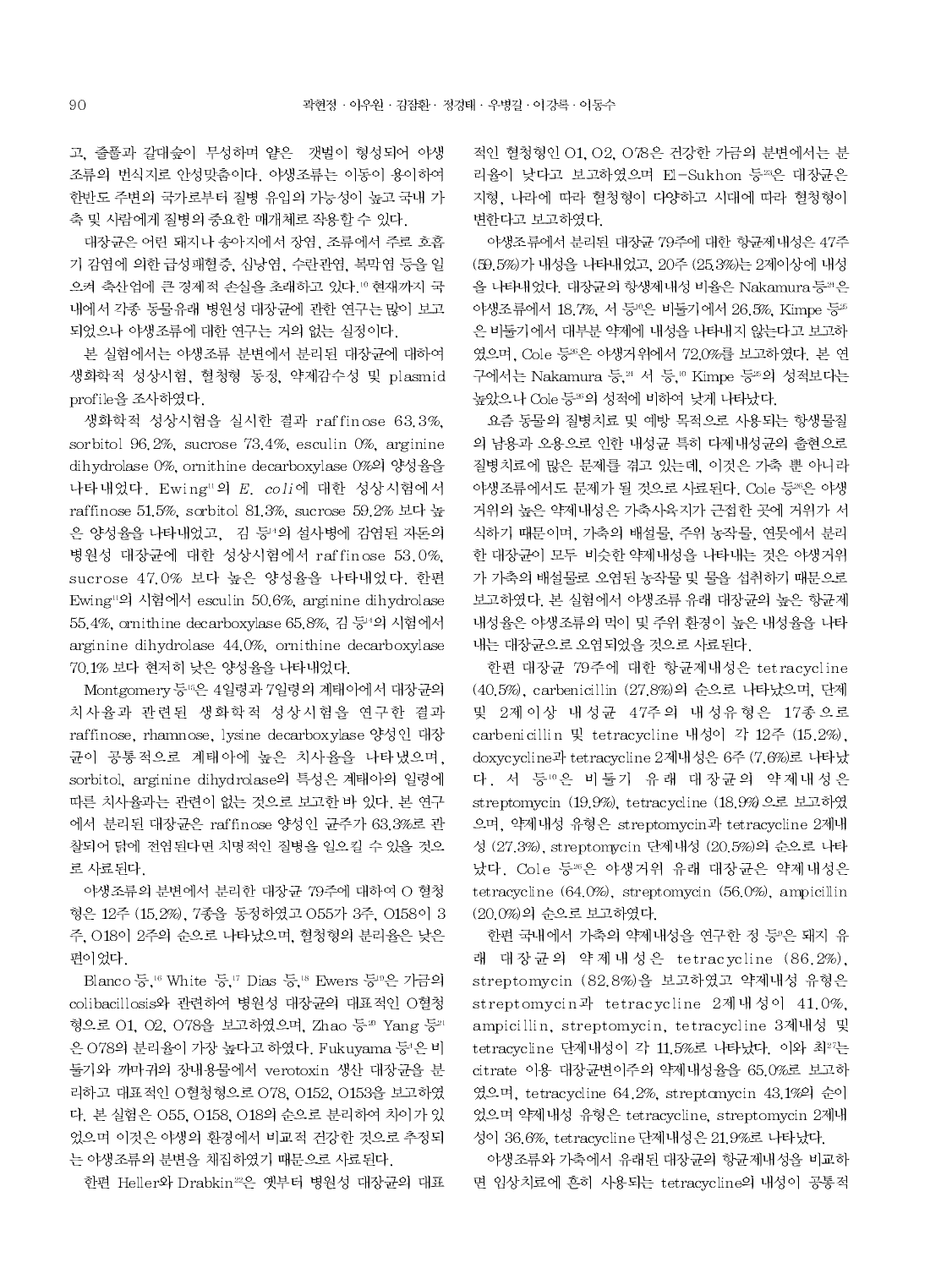으로 높게 나타났다. 그러나 야생조류는 약제를 접할 기회가 거의 없으므로 가축 유래 대장균으로 오염된 먹이 및 물 등을 야생조류가 섭취하는 것으로 추정된다.

대장균 79주의 plasmid profile은 15주 (19.0%)에서 1~6 개 band를 보유하였고 1.6~43 kb, 12종의 형으로 나타났다. 다양한 plasmid profile 가운데 43과 profile 2.4, 43 및 profile 5.3, 11.4, 43은 각 2주로 일부 공통점이 나타났다. 또 한 plasmid profile은 43 kb가 9주, 5.3 kb 5주, 11 4 kb 4 주 등의 순이었으며, plasmid band를 가진 15주 가운데 11주 가 약제내성을 가지고 있었으나 plasmid profile과 특정 약제 의 내성, band의 수와 다제내성과는 관련이 없었다.

Sherley 등 %은 항생제에 대한 내성은 plasmid와 관련이 없 으며 저항성을 나타내는 유전자의 수평이동에 의한다고 하였 다. 또한 여러번의 복제를 통해 작은 size의 plasmid를 얻었 으나 plasmid profile 및 band의 수와 내성을 나타내는 항생 제의 수와는 관련이 없다고 보고하였다. Jalaluddin 등20은 설 사 환자에서 대장균을 분리하여 plasmid profile을 검사하고 사람의 병원성 대장균의 약제내성과 plasmid는 관련이 없다 는 보고를 하였다.

한편 Hartman 등30은 tetracycline에 대한 저항성의 일부 는 8.6 kb 무게의 plasmid를 동일하게 가진다고 하였으며 Malkawi와 Youssef<sup>31</sup>는 tetracycline, ampicillin 단제내성 을 나타내는 대장균은 25 kb의 plasmid profile을 일반적으 로 가진다고 보고하였다. 본 실험에서는 plasmid profile과 특정 약제의 내성과는 관련이 없는 것으로 나타나 차이가 있었 다. 이는 집단사육 등으로 인한 주위 환경의 영향을 적게 받는 야생조류의 분변을 채집하였고 plasmid의 분리율이 19.0%로 낮은 것과 관련이 있을 것으로 사료되며 좀더 세심한 연구가 이루어져야 할 것이다.

#### 결 론

2004년 11월부터 2005년 2월까지 부산시 강서구. 사하구 일원의 철새 등 야생조류 도래지 주위에서 분변을 수집하여 대 장균을 분리하고 그 특성을 조사한 바 다음과 같은 성적을 얻 었다.

1. 야생조류의 분변으로부터 분리한 대장균 79주의 생화학 적 특성은 raffinose 50주, sorbitol 76주, sucrose 58주가 positive로 비교적 높은 양성율을 보였고, esculin, arginine dihydrolase, ornithin decarboxylase는 negative로 현저 히 낮은 양성율을 나타내었다.

2. 대장균 79주의 O 혈청형은 7종으로 나타났으며 O55가 3 주, 0158이 3주, 018이 2주로 나타났고 06, 08, 028ac와 0125는 각 1주가 나타났다.

3. 대장균 47주 (59.5%)가 내성을 나타내어 항균제내성은 상

당히 높았으며 약제내성은 tetracycline (40.5%). carbenicillin (27.8%)의 순이었으며 내성유형은 carbenicillin 및 tetracycline 내성이 각 12주 (15.2%), doxycycline과 tetracycline 2제내성은 6주 (7.6%)로 나타났다.

4. 대장균 15주 (19.0%)에서 plasmid band 1~6개를 보유 하였고, 1.6~43 kb, 12종의 다양한 형이었으며 43 kb 9주, 5.3 kb 5주, 11.4 kb 4주 등의 순으로 나타났다.

### 참 고 문 헌

- 1. Swayne, D. E., Suarez, D. L. "Highly pathogenic avian influenza", Rev Sci Tech, 19(2), 463-482(2000)
- 2. Capua, I., Manvell, R., J., Antonucci, D., Scaramozzino, P. "Isolation of the pigeon PMV-1 variant of Newcastle disease virus from imported pheas ants (Phasianus colchicus)", Zentralbl Veterinarmed B, 41(10), 675-678(1994)
- 3. Craven, S. E., Stern, N. J., Line, E., Bailey, J. S., Cox, N. A., Fedorka-Cray, P. "Determination of the incidence of Salmonella spp., Campylobacter jejuni, and Clostridium perfringens in wild birds near broiler chicken houses by sampling intestinal droppings", Avian Dis. 44(3), 715-720(2000)
- 4. Fukuyama, M., Furuhata, K., Oonaka, K., Sakata, S., Hara, M., Kakuno, Y., Itoh, T., Kai, A., Obata, H., Watanabe, T. "Isolation and serotypes of Vero toxin-producing Escherichia coli (VTEC) from pigeons and crows", Kansenshogaku Zasshi, 77(1),  $5 - 9(2003)$
- 5. Carter, G. R., Chengappa, M. M., Roberts, A. W. et al. Essentials of veterinary microbiology. Williams & Wilkins, Baltimore, pp.151-165(1995)
- 6. Biberstein, E. L., Yuan, C. Z. : Review of Veterinary Microbiology. Black-well Scientific Publications Inc. Boston, pp.103-109(1990)
- 7. 송희종, 채효석, "가축에서 대장균 감염증", 한국가축위생 학회지, 21(4), 413-429(1998)
- 8. 탁연빈, "계 유래 Escherichia coli의 항생물질내성 및 R 인자의 분포", 대한수의학회지, 17(1), 1-4(1977)
- 9. 정수관, 정석찬, 최원필, "돼지 유래 대장균의 생물학적 특 성과 plasmid profile에 대하여", 대한수의학회지, 30(3), 287-295(1990)
- 10. 서동균, 최원필, 박노찬, "비둘기 유래 대장균의 생물화학 적 특성에 대하여", 대한수의학회지, 30(4), 427-434(1990)